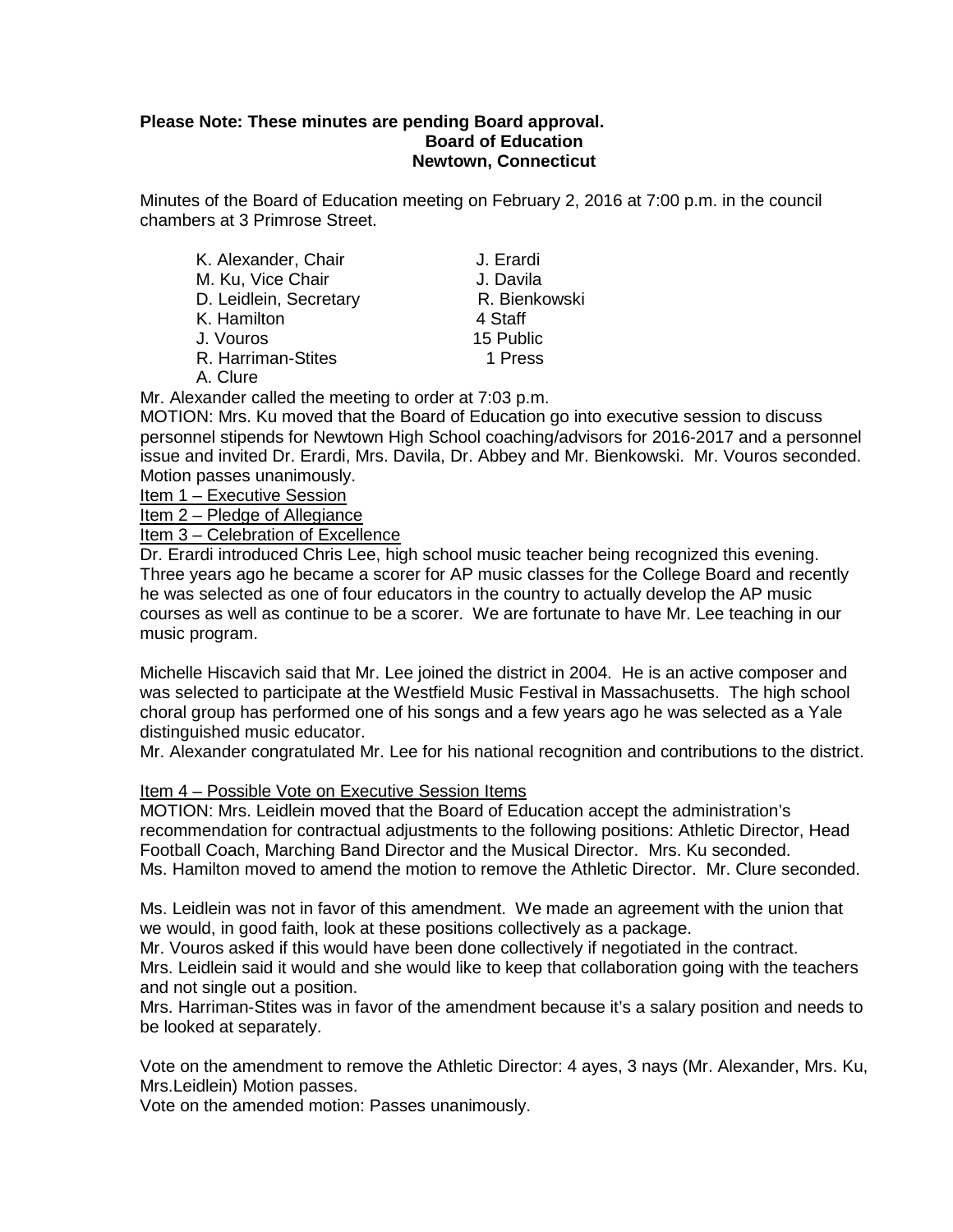| <b>Board of Education</b> |  |
|---------------------------|--|
|---------------------------|--|

MOTION: Mrs. Leidlein moved that the Board of Education accept the administration's recommendation for contractual adjustments to the Athletic Director position. Ms. Hamilton said this position should be a salaried administrator position, not a teacher salary

with a 4% increase on that salary. The job responsibilities need to be fully defined and she was not in favor of increasing the salary.

Mrs. Leidlein said this increase will make it compatible with other districts. It's important to work with the union and listen to their concerns and recommendations. We are doing a disservice to our education community if we don't work with the union.

Mr. Clure said comparing this to other schools in our DRG is not comparable because those are all administrator positions and ours is not. We would like this to be an administrative position to allow for more sports in the schools.

Mrs. Leidlein said this position has nothing to do with sports in the middle school.

Vote: 5 ayes, 2 nays (Ms. Hamilton, Mr. Clure) Motion passes.

### Item 5 – Consent Agenda

MOTION: Mrs. Ku moved that the Board of Education approve the consent agenda which includes the child rearing leave of absence for Cynthia Holberg, the retirement of Lynette Daria, and the correspondence report. Mrs. Leidlein seconded. Motion passes unanimously.

### Item 6 – Public Hearing on the 2016-2017 Budget

Karyn Holden, 68 Berkshire Road, thanked Dr. Erardi and the Board for presenting the budget and answering the questions. She spoke about the necessary costs which make up most of the budget. We should address the \$40,000 cost to remove snow from Sandy Hook School as well as the \$16,000 for the pool scoreboard at the high school. The \$84,000 revenue for pay to play given to the town should be used by the Board of Education.

Laura Terry, 64 Robin Hill Road, spoke about ways to save money. Stop the pay to play fees and work with Parks and Rec to use their surcharge to pay for various costs around the athletic facilities. We should fund \$34,625 from this fund. The Board of Education budget is inflated due to the expense of the programs being held in our schools. Revenues from using our schools goes to Parks and Rec so we should decrease our budget by this amount. We could also save \$70,500 by relocating the Board offices to a school.

Julia Conlin, Old Castle Drive, spoke about declining enrollment as an opportunity to reinvest in students by implementing new programs, reducing class sizes and having the maximum number of students per class.

Sushil Gupta, 7 Lincoln Road, spoke about reducing the budget. Why ask for more money with declining enrollment. We should use the money for pay to play and not eliminate it. He mentioned looking into closing Reed or the middle school.

## Item 7 – Reports

Chair Report: Mr. Alexander said he and Dr. Erardi attended a Head O'Meadow PTA meeting and encouraged Board members to attend these meetings when they could. Ms. Hamilton asked that any emails the Board Chair receives be forwarded to the Board members.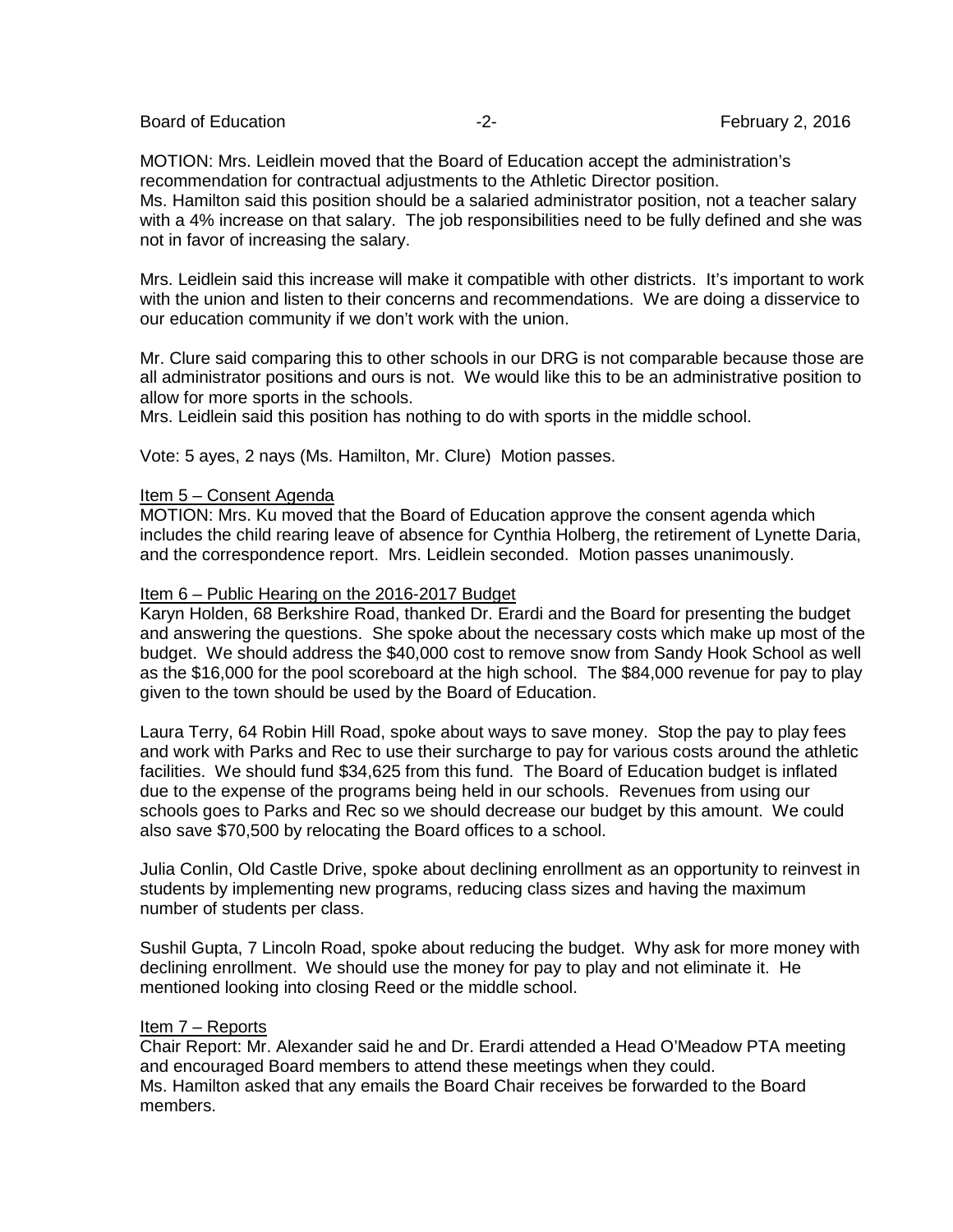Board of Education **-3-** February 2, 2016

### Superintendent's Report:

Dr. Erardi attended a roundtable with Senator Blumenthal regarding the crisis with opiate use. In Newtown we are positioned well to stay in front of the issue and have a program in place. He provided budget information which brought the increase down to 3.75%. These savings include the price of fuel oil decreasing, a savings of \$20,000 for snow plowing at Sandy Hook School, and the cost of the pool scoreboard being shared with Parks and Rec.

The next community forum will be February 24 where the topic will be what the most important thing is for a student to accomplish before graduating.

Mrs. Davila mentioned the incoming kindergarten parent's night which will be held February 8 in the Reed cafetorium. There will be a collaborative presentation with principals.

Dr. Erardi said with the new Sandy Hook School coming on line there will be monthly meetings, Board of Education site visit, Bob Mitchell will attend one of our meetings to discuss the progress of the school, the end of the year calendar and gifting decisions.

Kayla Disibio stated that there would be two college bus trips to Wesleyan and Quinnepeac and Central and Eastern. February 9 all residents 65 and over have been invited for a free dinner and to watch the Girls Basketball game. The Newtown Cultural Arts Commission is providing two scholarships for seniors. The Hawks Honor Society will visit the middle school to talk to students who will be entering ninth grade next year.

### Committee Reports:

Mrs. Ku said the first meeting of the new policy subcommittee was held and discussed the administration and instructional policies as well as the fundraising policy. She provided a report from Education Connection which included their services we use.

Mr. Vouros said the Curriculum & Instruction Committee discussed the sleep study and the change in start times for times for Reed and the middle school as well as an update on the elementary progress reports.

Ms. Hamilton said their minutes stated the possibility of going from a four tier to a three tier bus system. She didn't know if was necessary to change the start times.

Dr. Erardi said we will be having a meeting with All Star to discuss that.

Mr. Alexander said the Communications Committee sent the Budget newsletter.

Mrs. Leidlein said the CIP committee discussed the current items and would invite Bob Mitchell to the next meeting to discuss the process going forward. Also discussed were the transportation contract and the different scenarios of extending the contract or going out to bid. The next agenda will include the food service contract and assessment of school buildings. Ms. Hamilton asked for a copy of the agendas before the meetings.

### Item 8 – Old Business

MOTION: Mrs. Ku moved that the Board of Education approve the Video Game Design (I and II) Course. Mr. Vouros seconded.

Mrs. Davila was proud to move this forward with help of the teacher and department chair with revisions from the Curriculum & Instruction Committee.

Ms. Hamilton appreciated the summary and asked if Mr. Burgess would teach the course and if there was a textbook.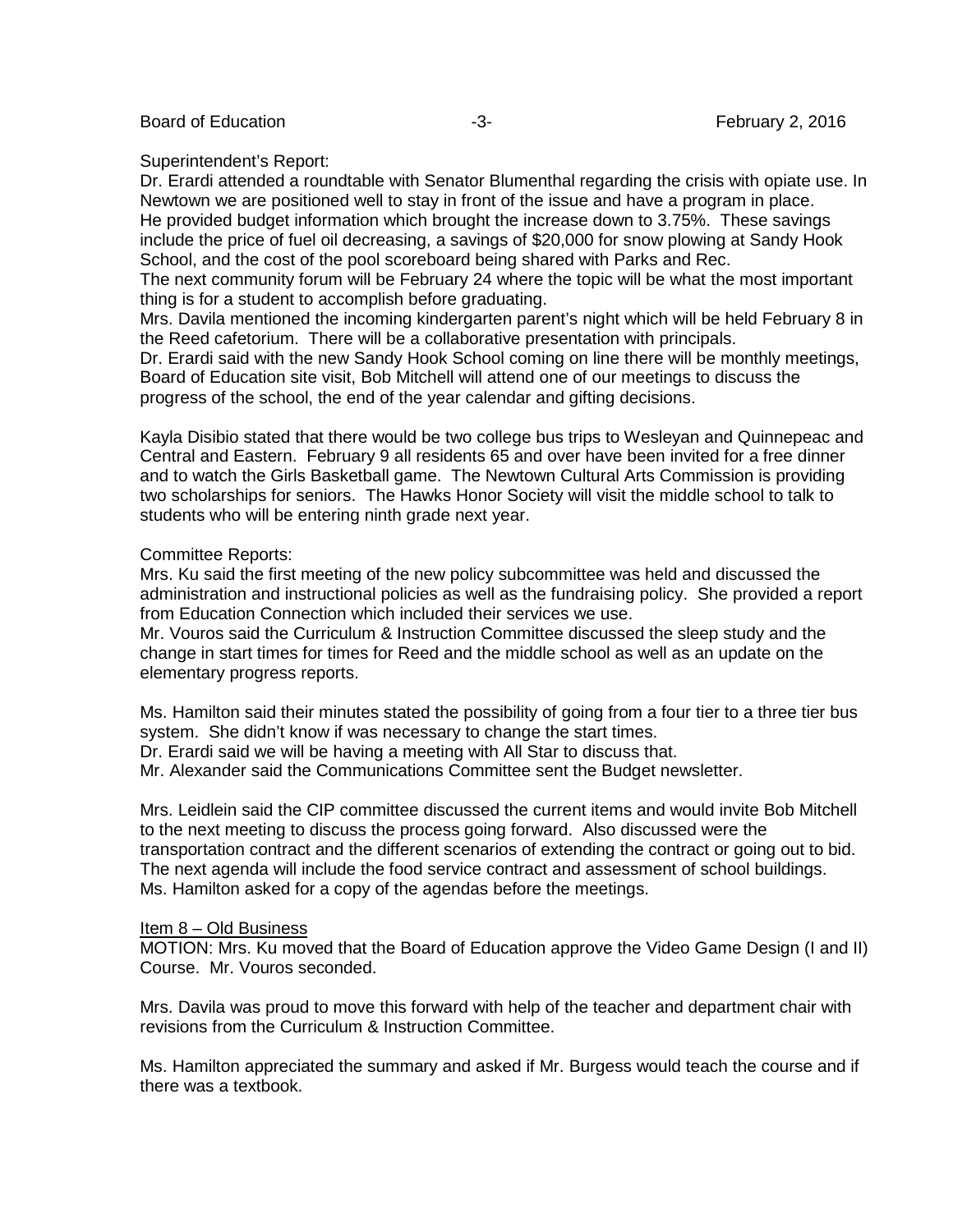Board of Education **Example 2, 2016 February 2, 2016** 

Mrs. Davila said he would because he has taught it before. He has reviewed the manual which is user friendly for students so that will be the textbook.

Mr. Clure asked if there was an overwhelming response to taking this course could there be two classes.

Mrs. Davila said they are starting with two classes first. Motion passes unanimously.

MOTION: Mrs. Ku moved that the Board of Education approve the charge for administration to continue work on the issues of facilities and enrollment. Mrs. Leidlein seconded.

Ms. Hamilton was hoping for more than one representative from the community and suggested there be one person from each school.

Mrs. Ku said it shouldn't be limited to only one Board member. We should all have some participation.

Mrs. Harriman-Stites suggested someone with children in various grade levels, a senior citizen and a community member.

Mrs. Leidlein said members of the Board as well as the community should be on the committee.

Ms. Hamilton suggested the Superintendent and staff and members of the community could present to the Board. She would like to leave it in the hands of district staff to decide what is better for students and the community.

Mr. Vouros said it's key that the education justification of whatever is being discussed is validated because this is about the value of a child and how is it going to improve the educational impact on this district.

Mrs. Leidlein suggested Board members are at the meeting when the facilities are being discussed and feels two sitting members of the CIP Committee should be members of this committee.

Mrs. Ku said we have to look at what the space would be used for if a school is closed. She proposed that this committee meet in public but there would be no public participation. Mrs. Harriman-Stites agreed that it should be public meeting.

Ms. Hamilton said there was a lot of criticism because people were taken by surprise with the results of the first report and felt the committee was not talking about what was best for the children. It would be helpful if it was videotaped for the public.

Mrs. Harriman-Stites said we would not ask for public input but just give people the opportunity to listen and be part of the process,

Mr. Clure asked if it was possible to remove the item that stated the return of an elementary school to the town after the end of the 2016-2017 school year rather than consider doing that. Mrs. Leidlein said we have to do our due diligence in looking at elementary schools.

Mrs. Harriman-Stites felt the bottom items should be listed in the first section. The bottom section should include a final analysis as well as adding next steps and what we will use the space for.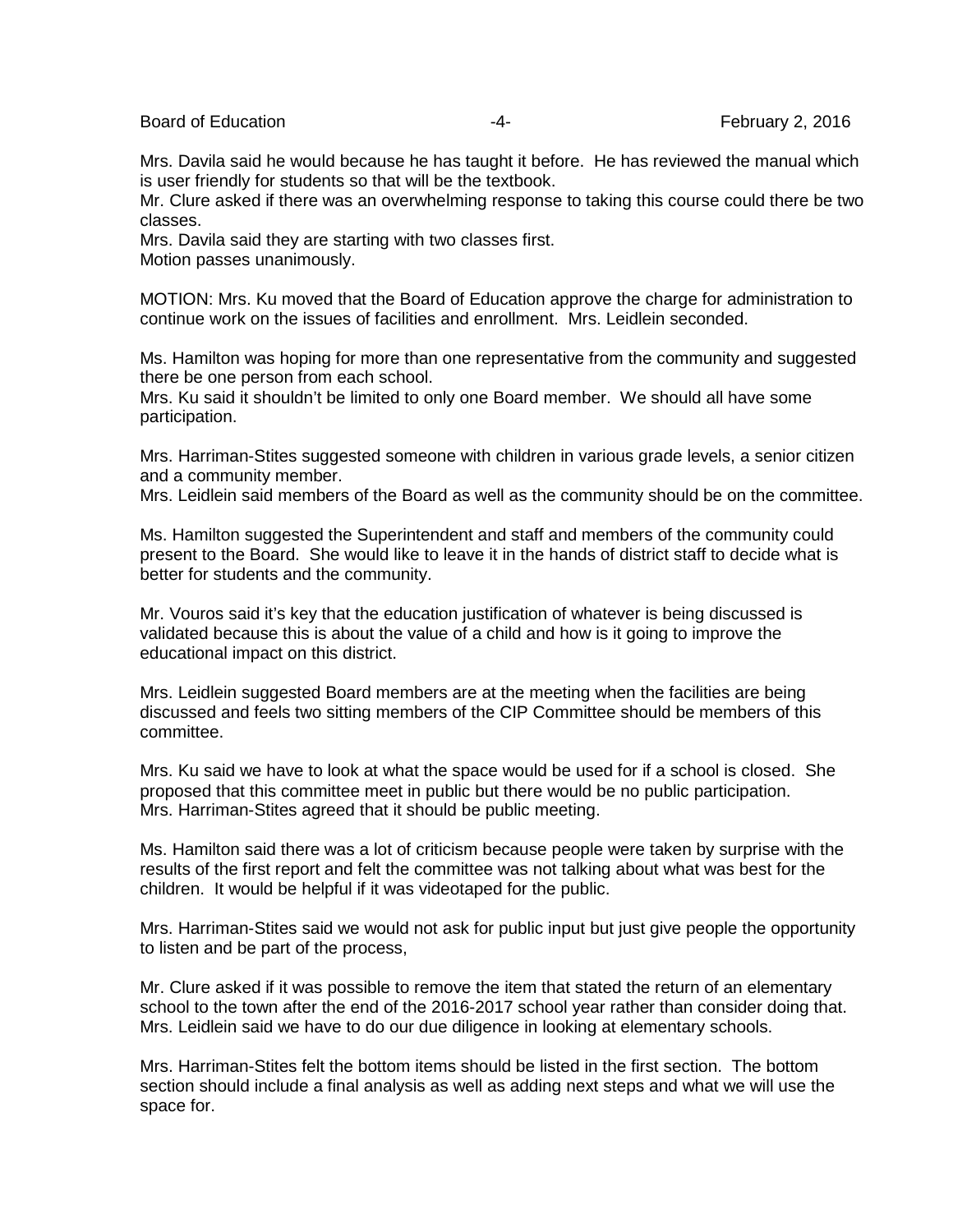Board of Education **Francisco Contract Contract Contract Contract Contract Contract Contract Contract Contract Contract Contract Contract Contract Contract Contract Contract Contract Contract Contract Contract Contract Con** 

Mr. Vouros said the final date is July 1, 2016. When will the committee begin? The Board of Finance and Legislative Council need to know we are actually doing this.

Ms. Hamilton suggested having a facilitator working on this committee who could be objective. Mr. Clure asked if this group would make a recommendation for the Board to vote on.

Mr. Alexander said this would be a report for the Board to decide on a possible recommendation.

Mrs. Ku felt there should be three or four community members and three Board of Education members.

Mrs. Leidlein agreed.

Ms. Hamilton feels the meetings should be taped.

Dr. Erardi said it is important to consider a member of the townwide facility committee to be part of our committee. Mrs. Harriman-Stites is also on that committee.

MOTION: Ms. Hamilton moved to table the motion. Mr. Vouros seconded. Motion passes unanimously.

MOTION: Mrs. Ku moved to approve the minutes of January 9, 2016. Mrs. Leidlein seconded. Vote: 6 ayes, 1 abstained (Ms.Hamilton) Motion passes.

MOTION: Mrs. Ku moved to approve the minutes of January 19, 2016. Mrs. Leidlein seconded. Vote: 6 ayes, 1 abstained (Mr. Vouros) Motion passes.

Proposed Budget:

Mrs. Harriman-Stites asked for clarification about the BCBA position.

Dr. Erardi said our need for this position comes from the results of PPTs. We have advertised for a half time person but have no candidates at this time. All principals will be at Thursday's meeting to answer any questions from the Board. The elementary principals will bring their comments regarding present enrollment and future needs.

Ms. Hamilton wants a further conversation regarding the BCBA position as well as positions at the high school. She also wants clarification data from the elementary and high school principals to support what they are asking for.

Dr. Erardi said the special education supervisors will also be here.

Mrs. Leidlein said it's almost a legal requirement to fill the BCBA position. It would be negligent on our part to not fill this.

Dr. Erardi said we have no candidates now. Our next step would be to go to Education Connection.

Mrs. Leidlein feels the need at the high school exceeds the current staff. More cases are coming to be identified needing services.

Dr. Erardi said Thursday night Mrs. Amodeo will speak to a technology grant from the State which was approved for approximately \$100,000 and will share if it has to be used this year or next year. Also, Mrs. Llodra, Mr. Tait and Mr. Bienkowski met regarding items being questioned as to why they were in our budget.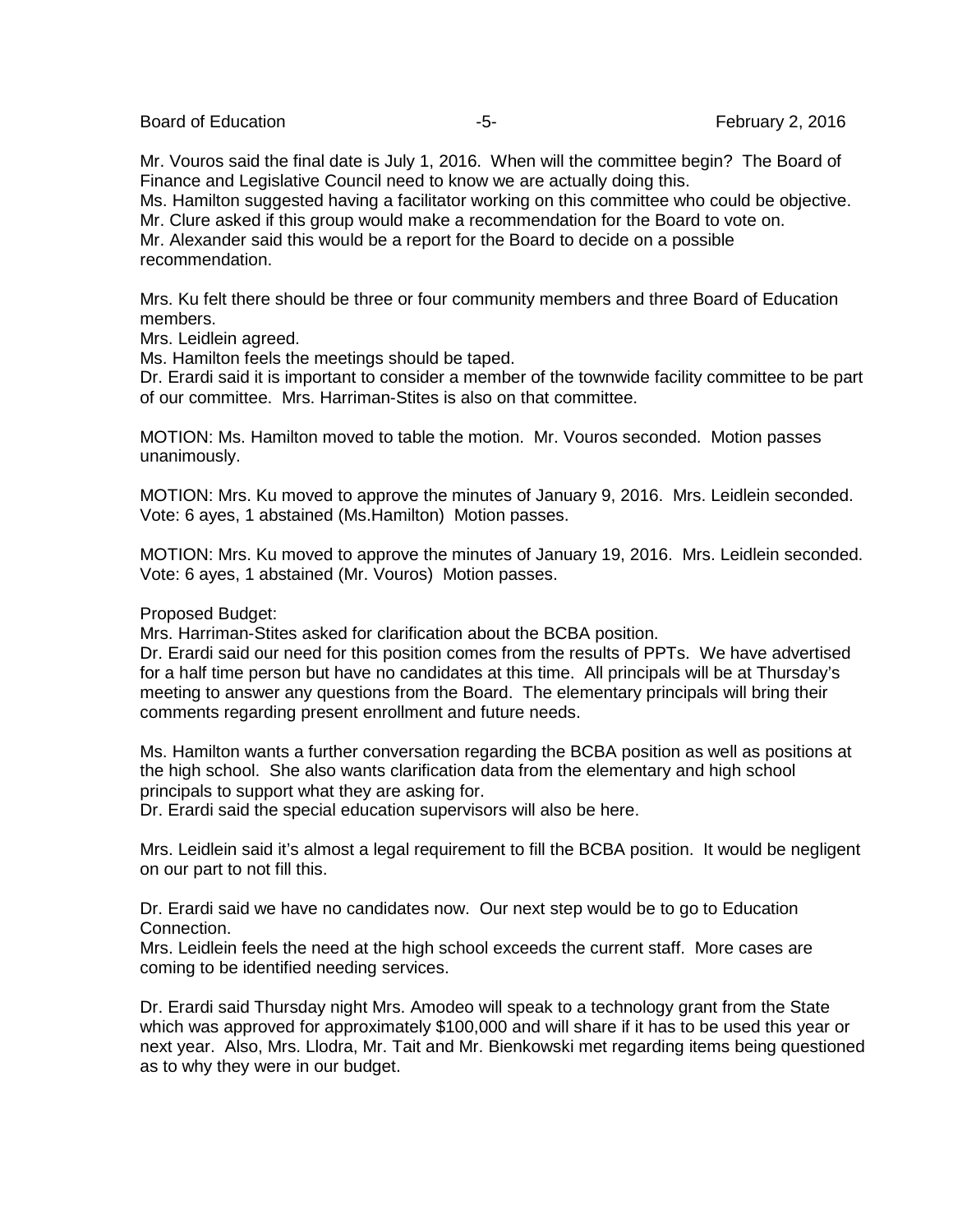Board of Education **Francisco Community** Control Control of Education **February 2, 2016** 

Ms. Hamilton asked if we could use the technology grant money this year or to pre-buy for next year.

Dr. Erardi said that would be a Board decision and would have to be spent on technology.

Ms. Harriman-Stites wants a clear view about what the mental health outlook is for next year and what we have in place.

Mr. Alexander said we discussed the teachers' contract with the Legislative Council and Dr. Erardi had details of the contract which would be helpful for the public and asked that be included for Thursday's meeting.

Dr. Erardi asked for the entire leadership team to be here including pupil services support staff, Judy Blanchard, Mark Pompano and Gino Faiella.

Mr. Clure asked for a better understanding of the breakdown of the total lines in the budget. Dr. Erardi said that every line item object number can be justified with a back story. We have all of that information and he was not sure how much more depth we would need in the budget document.

Mrs. Leidlein said this is challenging for new board members. Mr. Bienkowski has put in additional detail and included back stories. He has always been willing to help anyone understand how he arrived at the numbers.

Mr. Alexander asked Mr. Bienkowski to mention some of the budget details that he added. Mr. Bienkowski mentioned a few which included two years of expended data to be able to see trends as well as including the staffing for each school and several historical years. There is also more information on sports programs.

Mr. Clure asked how someone would know about the different levels of teachers' salaries.

Dr. Erardi stated that we have those documents during negotiations. It's important to understand that this Board needs that depth. The only local board that has jurisdiction on line items is the Board of Education. The Board of Finance can only give a dollar amount to add or delete from the budget.

Mr. Alexander was hoping to have a different number for the middle school moving up ceremony if not using the O'Neill Center. Also, we didn't have a technology subcommittee meeting and asked about more detail behind the \$80,000 for new initiatives.

Mrs. Harriman-Stites stated that Parks and Rec will pay for half of the pool scoreboard. Dr. Erardi said their meeting is February 9. They may cover the full amount.

Ms. Hamilton wants to discuss the Chinese course at the high school which has low enrollment. In another district they offered it through the Chinese Language School in Hartford rather than hiring a teacher. There's one in Fairfield County and WesConn offers it. She would also ask if Kathy Gombos would speak to the need for an assistant principal and lead teacher at Sandy Hook School.

Dr. Erardi said there is no lead teacher for Sandy Hook School in the budget for next year. An aspiring administrator has taken on additional duties.

Mr. Bienkowski said Sandy Hook had a lead teacher until the tragedy. The SERV grant paid for the assistant principal and lead teacher. SERV paid the differential for the current year.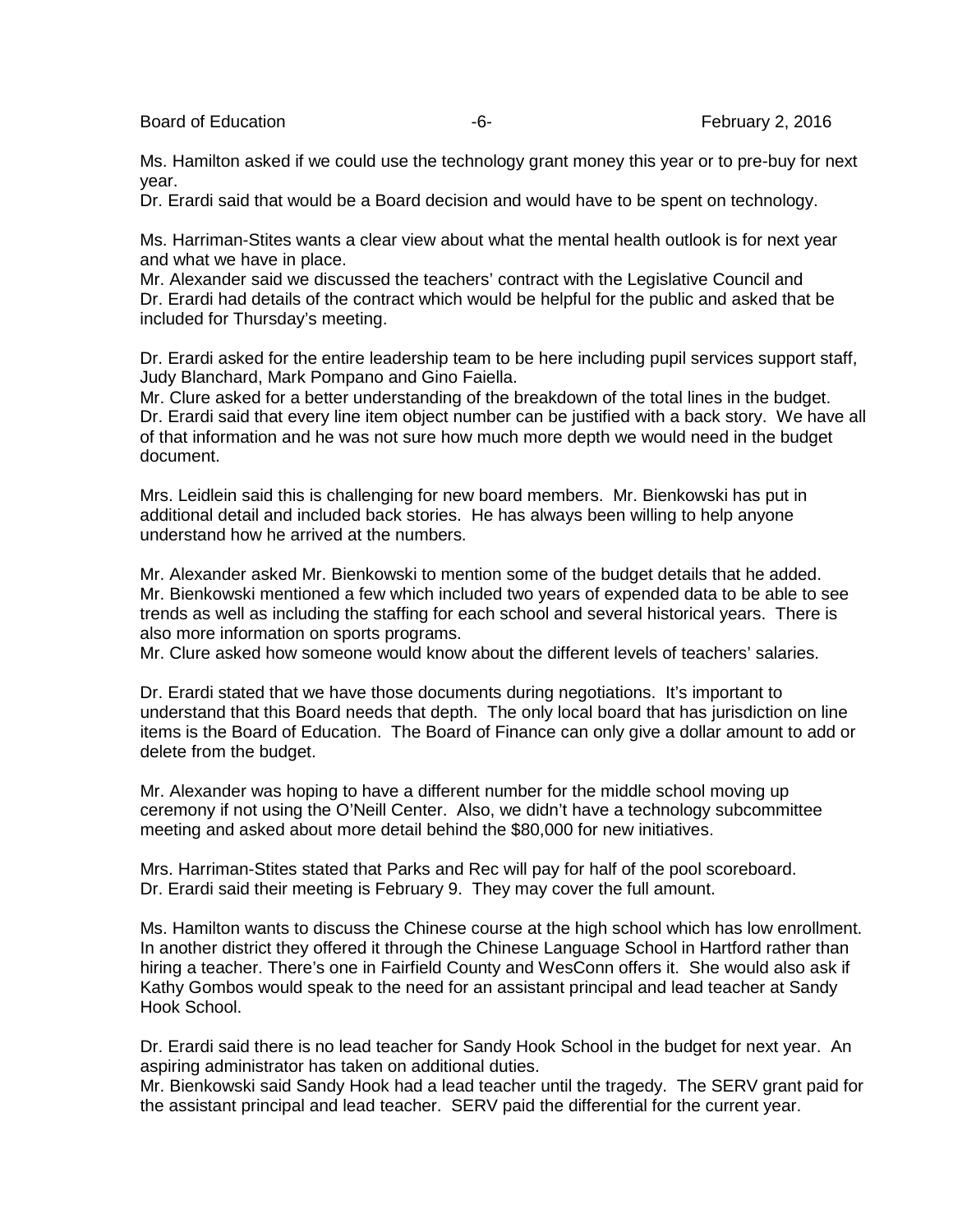Board of Education **Francisco Community** 2, 2016 **February 2**, 2016

Ms. Hamilton asked for information on the projected cost for gas at Sandy Hook School next year which is more than what Reed is using. She asked if among the elementary schools if there was any sharing of special teachers for gym, library and arts. Also, are we anticipating any revenue from pre school and day care programs?

Dr. Erardi listed the information requested from the Board.

-Daycare update with projected bottom line

-Better conversation around BCBA position

-Speak to a K-12 projection on mental health support

-Projected assignment for staffing - leadership team to speak to reductions

-Cost reduction information if the Board supports move from O'Neill Center for middle school moving up ceremony

-Mrs. Amodeo will provide greater detail on technology and impact of new grant

-Discuss \$7,000 for pool scoreboard

-World language conversation on Chinese course enrollment

-Mr. Faiella regarding projection for gas cost for Sandy Hook School next year

-Unified arts staff that is shared between schools

Mrs. Harrimon-Stites said the mental health information should include the substance abuse counselor at the high school.

Ms. Hamilton was concerned that we committed to the Board of Finance date before the Charter due date. We are losing out on having more time.

Item 9 – New Business - None

Item 10 – Public Participation

Laura Terry**,** 64 Robin Hill Road, spoke about the facilities committee charge and was concerned about having so many members of the community on the committee. The decision should be in the best interest of the schools. Doesn't know the purpose of having someone on the committee who doesn't understand education.

Julia Conlin, Old Castle Drive, said the facilities committee meetings should be open to the public and video taped. She also urged Board members to attend PTA meetings.

MOTION: Mrs. Leidlein moved to adjourn. Mr. Vouros seconded. Motion passes unanimously.

 $\overline{\phantom{a}}$  , and the contract of the contract of the contract of the contract of the contract of the contract of the contract of the contract of the contract of the contract of the contract of the contract of the contrac

Item 11 – Adjournment The meeting adjourned at 10:14 p.m.

Respectfully submitted:

 Debbie Leidlein **Secretary**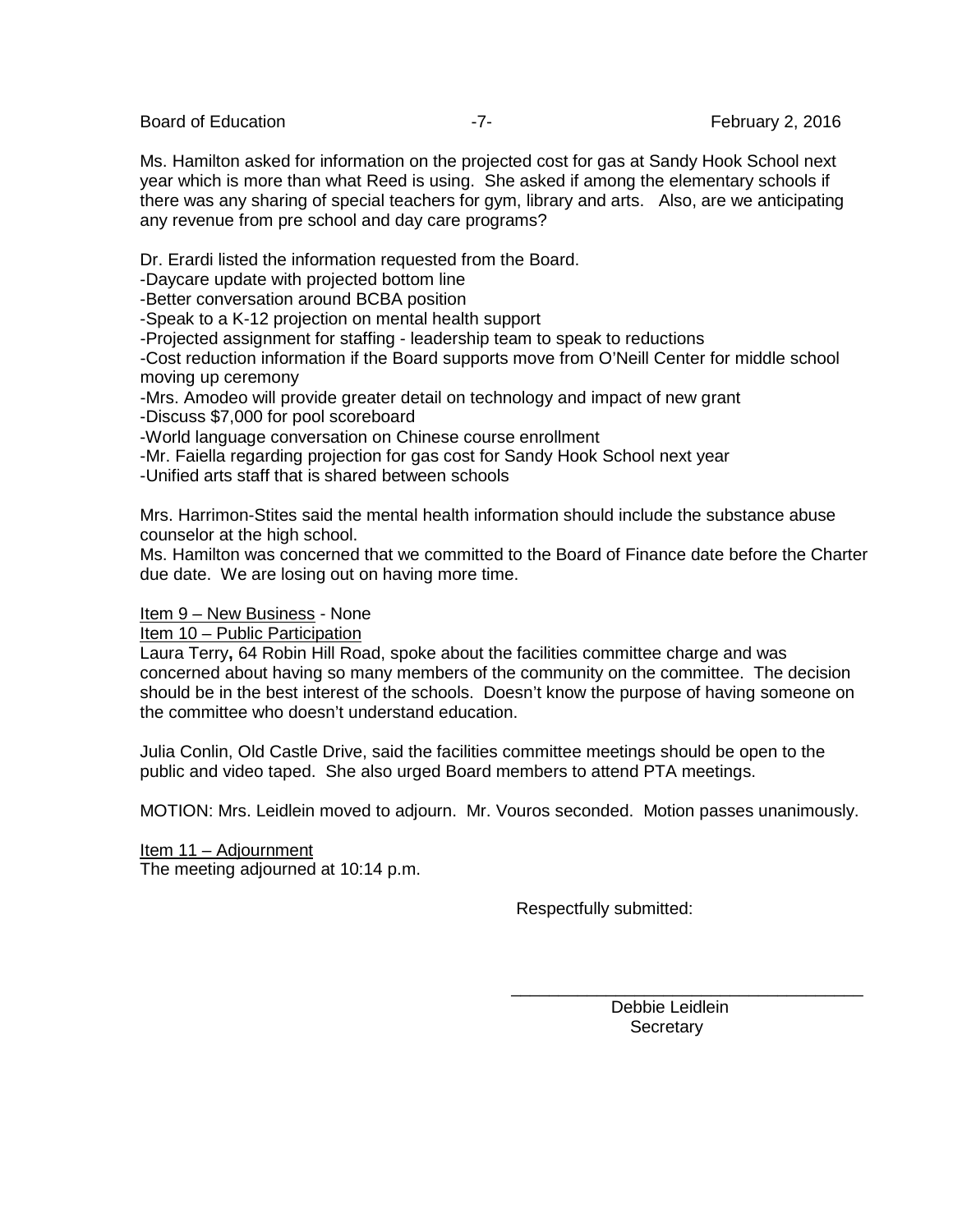## DRG B

| Avon              |                                                         |            |                          |           |           |
|-------------------|---------------------------------------------------------|------------|--------------------------|-----------|-----------|
|                   | Athletic Director (Administrator's Contract - 196 days) |            |                          |           |           |
|                   |                                                         | Step 1     | Step 2                   | Step 3    | Step 4    |
|                   | $15 - 16$                                               | \$110,426  | \$111,622                | \$112,819 | \$114,015 |
|                   | $16 - 17$                                               | \$112,911  | \$114,133                | \$115,357 | \$116,580 |
|                   | $17 - 18$                                               | \$115,451  | \$116,701                | \$117,953 | \$119,203 |
| <b>Brookfield</b> |                                                         |            |                          |           |           |
|                   | Director of Athletics (11mos) - Administrators Contract |            |                          |           |           |
|                   |                                                         | Min        | Max                      |           |           |
|                   | $13 - 14$                                               | 96,748.32  | 109,941.27               |           |           |
|                   | $14 - 15$                                               | 99,408.90  | 112,964.65               |           |           |
|                   | $15 - 16$                                               | 101,894.12 | 115,788.77               |           |           |
|                   |                                                         |            |                          |           |           |
| Cheshire          |                                                         |            |                          |           |           |
|                   | <b>Athletic Director</b>                                |            |                          |           |           |
|                   | $16 - 17$                                               |            | Administrator's Contract |           |           |

| r | Tie | ่ก |
|---|-----|----|

| Athletic Director (Administrator's Contract - 225 days) |           |           |           |           |           |                 |
|---------------------------------------------------------|-----------|-----------|-----------|-----------|-----------|-----------------|
|                                                         | Step 1    | Step 2    | Step 3    | Step 4    | Step 5    | Step 6          |
| $15 - 16$                                               | \$119,478 | \$121,787 | \$124,732 | \$127,153 | \$129,988 | \$134,348       |
| $16 - 17$                                               | \$119,717 | \$122,031 | \$124,982 | \$127,407 | \$130,248 | $$137,035 \sim$ |
| $17 - 18$                                               | \$120,555 | \$122,885 | \$125,857 | \$128,299 | \$131,159 | \$139,776       |
|                                                         |           |           |           |           |           |                 |

\$127,285 Teacher's Contract

| Farmington |                   |          |
|------------|-------------------|----------|
|            | Athletic Director |          |
|            | $14 - 15$         | \$95,987 |
|            | $15 - 16$         | \$95,987 |

 $15 - 16$ 

Glastonbury 207 days

Granby

Athletic Director Open to certified staff with \$9000 stipend and up to 100 minutes a day.

Step 5

\$115,211

\$117,803

\$120,454

Maximum

\$116,408

\$121,705

 $$119,027$ 

225 days Greenwich

Guilford

| Director of Athletics (Administrators Contract, 195 days) |  |                                                  |  |  |  |  |
|-----------------------------------------------------------|--|--------------------------------------------------|--|--|--|--|
|                                                           |  | Base plus 10 days                                |  |  |  |  |
| $14 - 15$                                                 |  | \$112,033 \$117,778.28                           |  |  |  |  |
| $15 - 16$                                                 |  |                                                  |  |  |  |  |
| $16-17$                                                   |  | \$114,609 \$120,486.38<br>\$117,360 \$123,378.46 |  |  |  |  |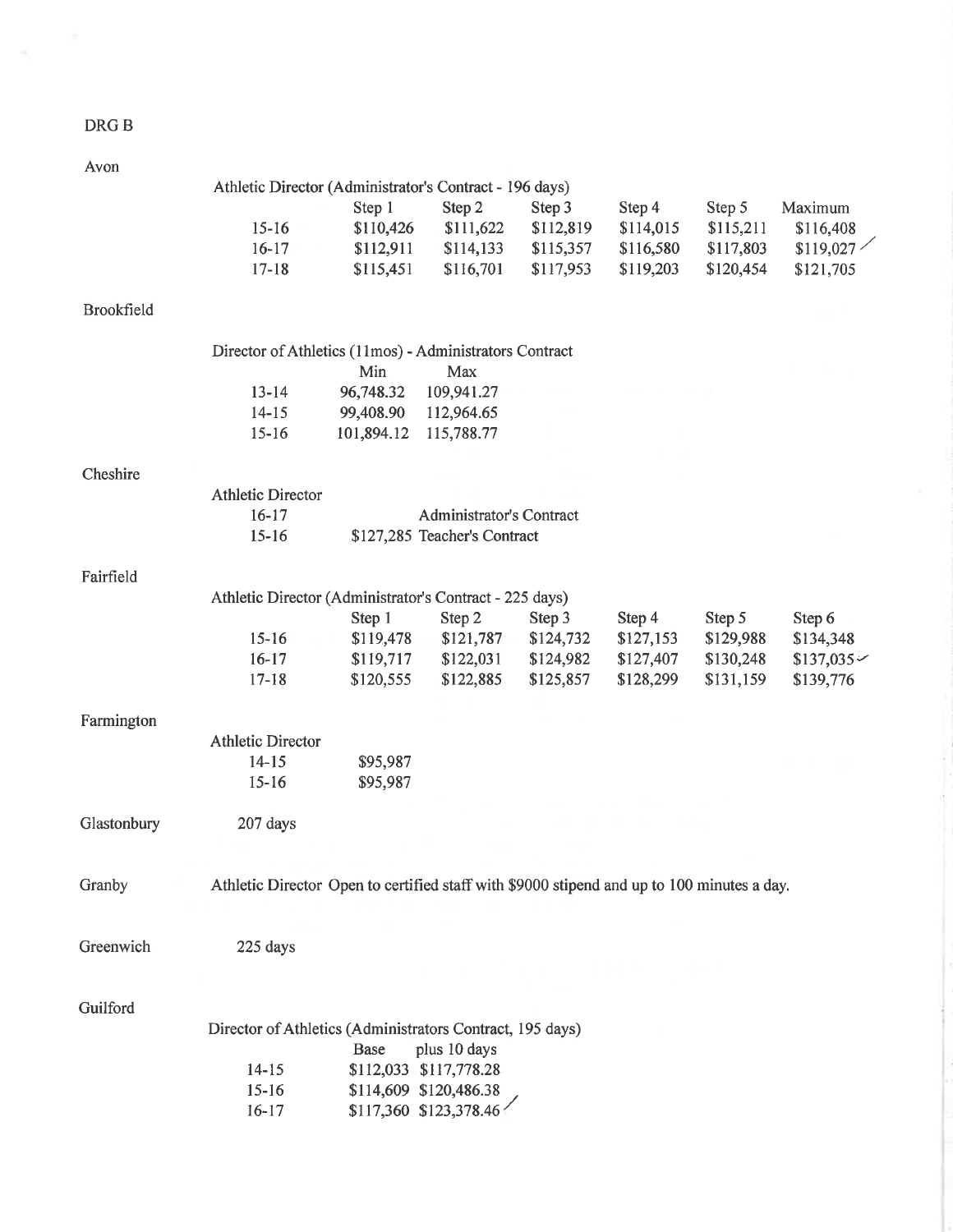## Trumbull

|               | Athletics Coordinator (12mos) - Administrator's Contract    |           |                                         |           |                       |              |
|---------------|-------------------------------------------------------------|-----------|-----------------------------------------|-----------|-----------------------|--------------|
|               |                                                             | Step 1    | Step 2                                  | Step 3    | Step 4                | Step 5       |
|               | $15 - 16$                                                   |           | $$130,131$ $$133,712$                   | \$137,406 | \$141,214             | \$145,140    |
|               | $16 - 17$                                                   |           | $$133,124$ $$136,788$ $$140,566$        |           | \$144,462             | $$148,479$ – |
|               | $17 - 18$                                                   |           | $$136,253$ $$140,002$                   | \$143,869 | \$147,857             | \$151,968    |
|               | Athletics Coordinator (218 days) - Administrator's Contract |           |                                         |           |                       |              |
|               |                                                             | Step 1    | Step 2 Step 3                           |           | Step 4 Step 5         |              |
|               | $16-17$                                                     |           | $$129,694$ $$133,939$                   |           | $$137,838$ $$142,106$ | \$146,458    |
|               | $17 - 18$                                                   |           | \$132,742 \$137,086 \$141,078 \$145,446 |           |                       | \$149,899    |
| West Hartford |                                                             |           |                                         |           |                       |              |
|               | Director of Athletics                                       |           |                                         |           |                       |              |
|               | $14 - 15$                                                   | \$118,000 |                                         |           |                       |              |
|               | $15-16$                                                     | \$120,356 |                                         |           |                       |              |
| Woodbridge    | Amity district?                                             |           |                                         |           |                       |              |
|               | Athletics Coordinator (12mos) - Administrator's Contract    |           |                                         |           |                       |              |
|               |                                                             | Step 1    | Step 2                                  | Step 3    | Step 4                |              |
|               | $14 - 15$                                                   |           | $$109,959$ $$113,335$                   | \$116,814 | \$120,845             |              |
|               | $15 - 16$                                                   |           | \$112,433 \$115,885 \$119,442           |           | \$123,564             |              |
|               | $16-17$                                                     |           | $$114,963$ $$118,492$ $$122,129$        |           | $$126,344$ $\sim$     |              |
| New Fairfield |                                                             |           |                                         |           |                       |              |

## Athletic Director/PE & Health K-12

|           | Min       | Max                  |
|-----------|-----------|----------------------|
| $14 - 15$ | \$114,860 | \$120,981            |
| $15 - 16$ | \$117,731 | \$123,955            |
| $16 - 17$ | \$120,675 | $$127,004 \check{~}$ |
| $17 - 18$ | \$123,691 | \$130,129            |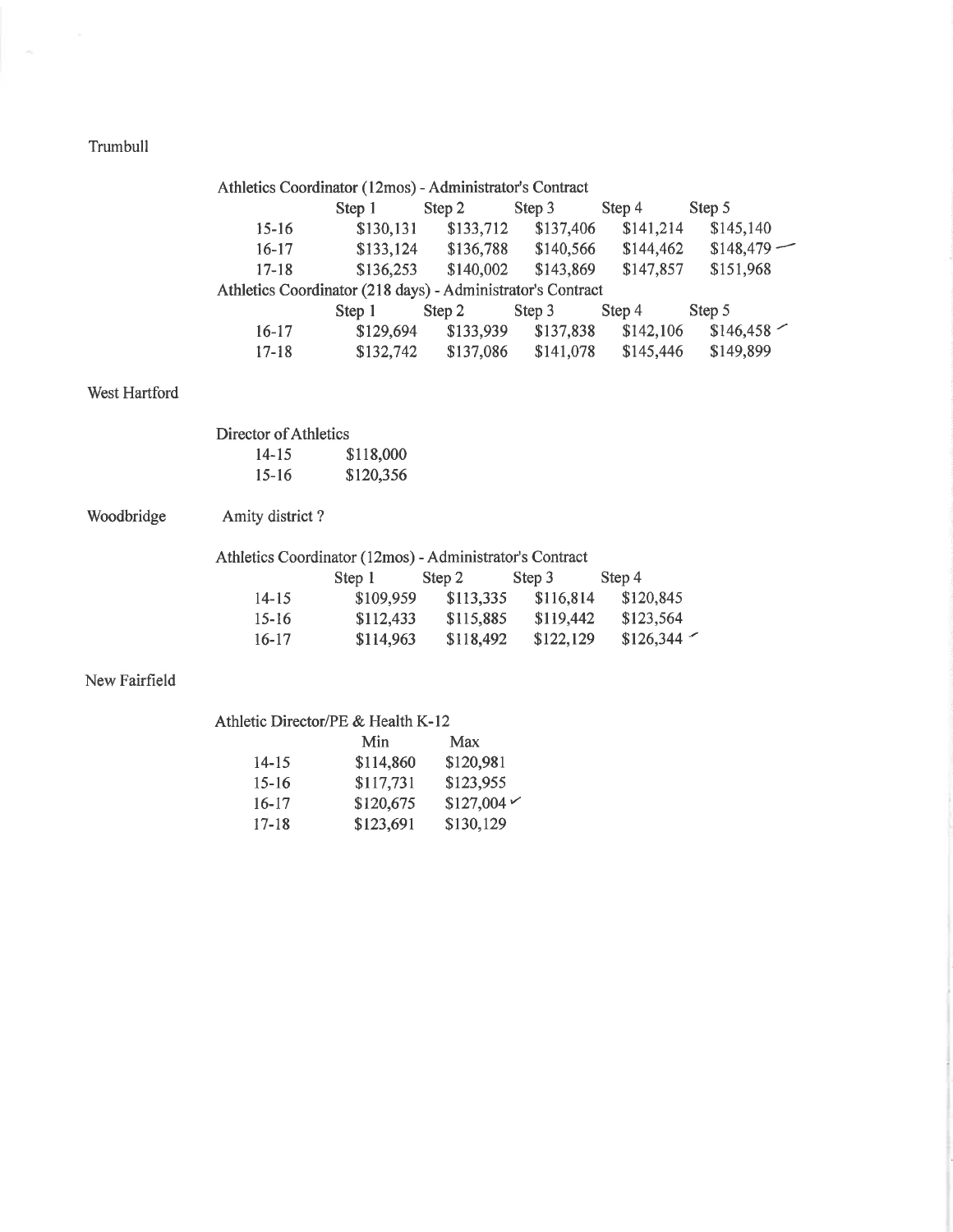Cynthia G. Holberg 44 Newgate Road Oxford, CT 06478 January 20th 2016

David Abbey Interim Director of Human Resources Newtown Public Schools 3 Primrose Street Newtown, CT 06470

Dear Mr. Abbey,

My name is Cynthia Holberg, and I have been a K-4 choral and general music teacher in the Newtown Public Schools for the past 7 years. I am writing to share the exciting news that my husband and I are expecting our second child in late July 2016. My intension is to take twelve weeks of medical leave, after I give birth, which will continue through the second week of October 2016.

Per the teacher's contract, I would also like to be considered for a general leave through July of the 2016-2017 school year. I am aware that if I am granted this leave I will need to make a final decision about returning to the Newtown Public Schools by February 2017.

At your earliest convenience, I would like to meet with you to discuss the details of my approved maternity leave. Thank you for your consideration.

Sincerely,

Cynthia G. Holberg

Cynthia G. Holberg Head O' Meadow School Music Teacher

Copy - Joseph Erardi; Barbara Gasparine; Michelle Hiscavich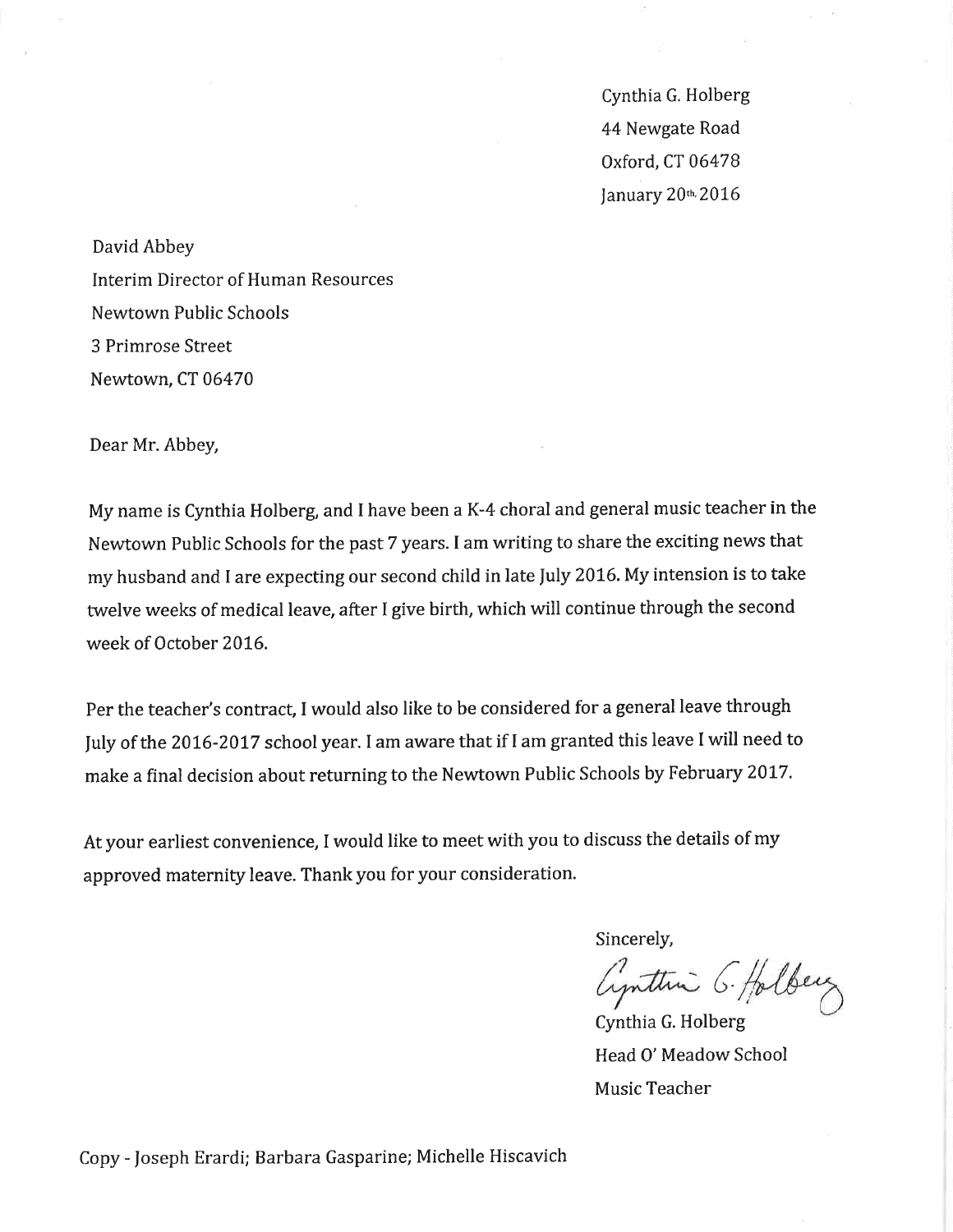## **Newtown Middle School**



James E. Ross **Assistant Principal** 

11 Queen Street Newtown, Connecticut 06470-2172  $(203)$  426-7642

January 26, 2016

Joseph Erardi, Jr. Superintendent **Newtown Board of Education** 3 Primrose Street Newtown, Connecticut 06470

Dear Dr. Erardi:

**Thomas R. Einhorn** 

Principal

This letter is to inform you that I will be retiring at the end of the 2015-2016 school year.

If you have any questions, please feel free to contact me.

Thank you.

Respectfully,

Lynette Oaria

**Lynette Daria** Speech Pathologist **Newtown Middle School** 

Cc: T. Einhorn M. Hall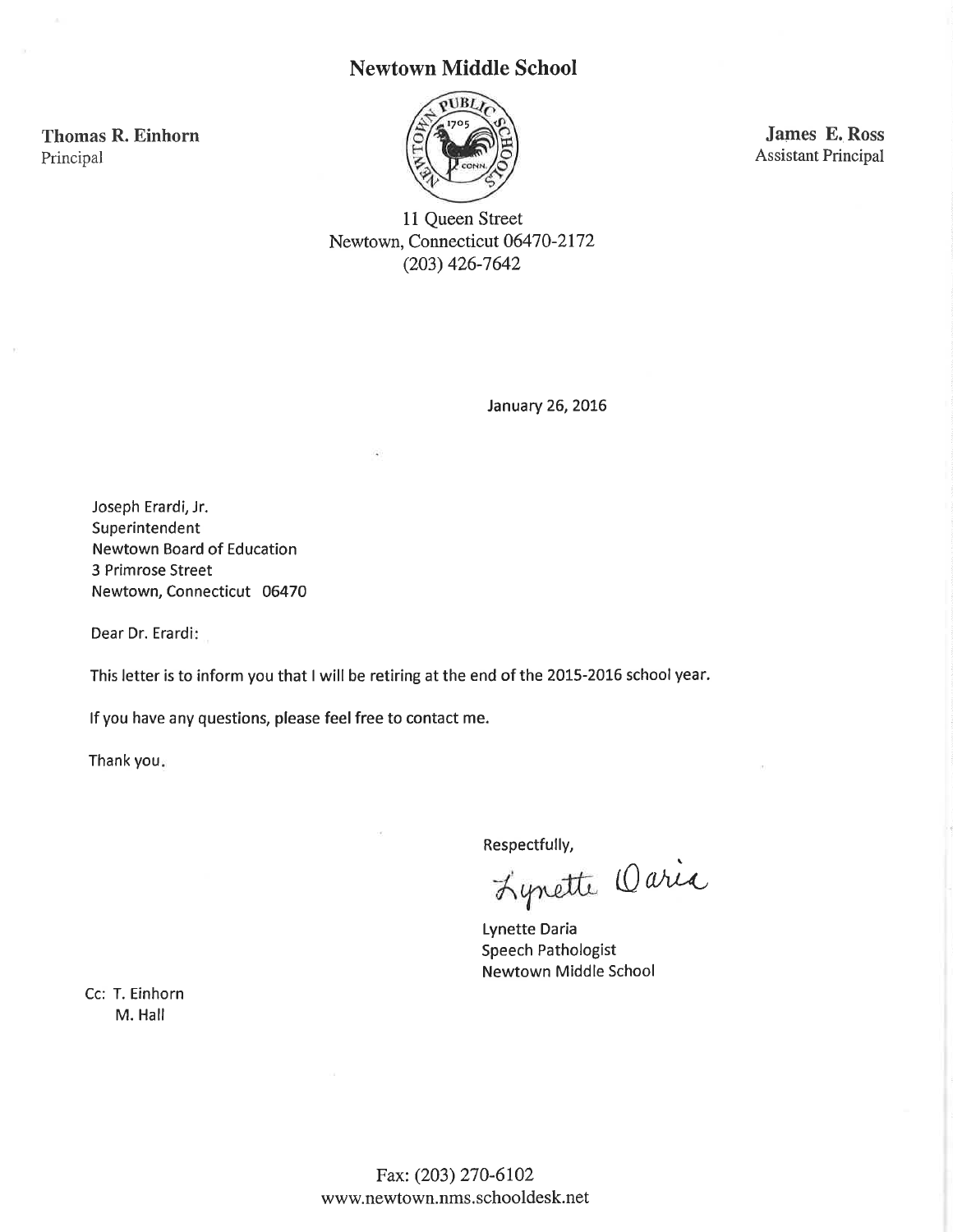# Correspondence Report 1/20/16 - 2/2/16

| <b>Date</b> | <b>Name</b>            | <b>Topic</b>                   |
|-------------|------------------------|--------------------------------|
| 1/20/16     | Mary Burnham           | Full Day K                     |
| 1/22/16     | Laura Roche            | <b>High School start times</b> |
| 1/22/16     | <b>Wolfgang Halbig</b> | FOI request                    |
| 1/24/16     | <b>Wolfgang Halbig</b> | <b>SHS</b>                     |
| 1/25/16     | Mary Ellen Barnett     | <b>Wellness Fair</b>           |
| 1/26/16     | Linda Baron            | an invitation                  |
| 1/28/16     | <b>Heather Symes</b>   | An extraordinary teacher       |
| 1/26/16     | <b>Rebecca Carnes</b>  | <b>STEM academy</b>            |
| 1/29/16     | Julia Conlin           | Proposed budget                |
| 1/31/16     | <b>Wolfgang Halbig</b> | <b>Governor Malloy</b>         |
| 2/2/16      | <b>Janice Gabriel</b>  | NHS Beauty and the Beast       |
| 2/2/16      | Dave Deepak            | Proposed budget                |
| 2/2/16      | <b>Wolfgang Halbig</b> | FOI request                    |
| 1/20/16     |                        |                                |
| 1/20/16     |                        |                                |
| 1/20/16     |                        |                                |
| 1/20/16     |                        |                                |
| 1/20/16     |                        |                                |
| 1/20/16     |                        |                                |
| 1/20/16     |                        |                                |
| 1/20/16     |                        |                                |
| 1/20/16     |                        |                                |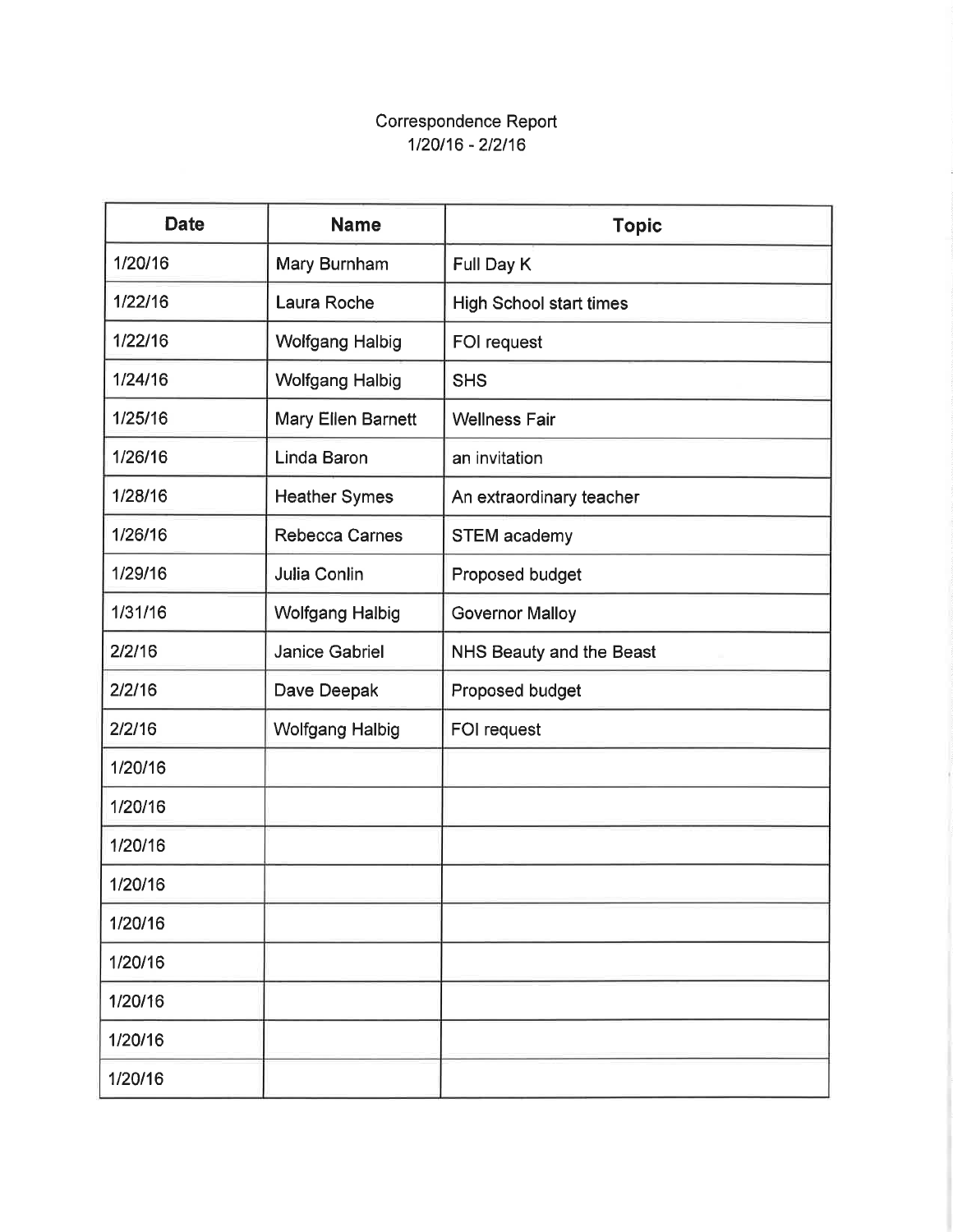**Administrative Report** 

Tuesday, February 2, 2016

| 1. Federal Presence:          | <b>NPS-Opiate Crisis</b> |
|-------------------------------|--------------------------|
| 2. Proposed Operational Plan: | Adjustments (Attach 1)   |
| 3. Community Forum            | February 24th            |

- February 8<sup>th</sup> 4. Grade K Parent Meeting
- 5. Sandy Hook

**Monthly Meeting Agenda Item** 

- a. BOE Site Visit
- b. Invitation PBSC Chair
- c. End-of-the-Year Calendar
- d. Gifting Decisions

 $\int_0^1 \int_0^1 e^{2\pi i t} dt \, dt$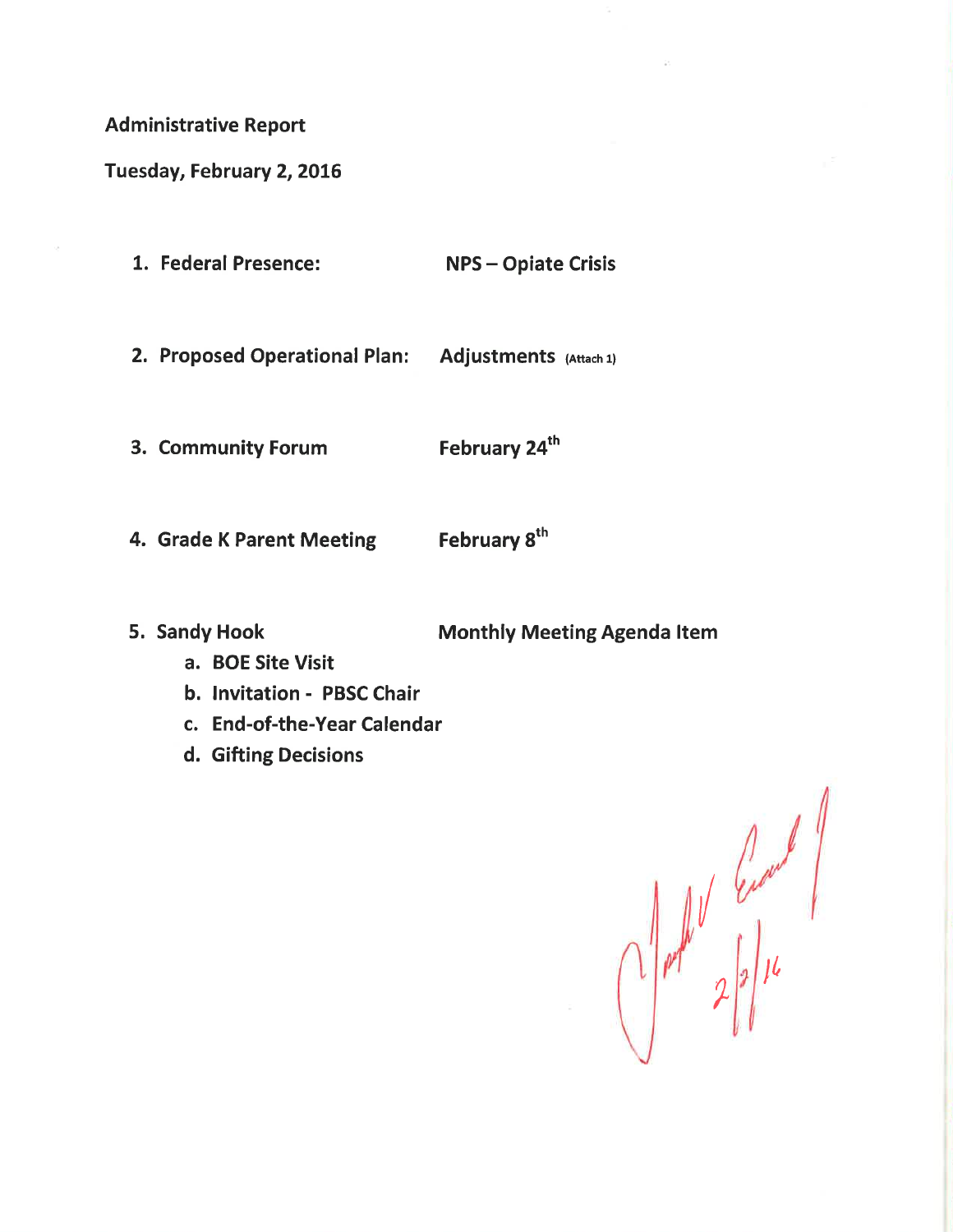# Operational Plan for 2016-17

| 2015-16 Approved Budget                                                                                          | 71,587,946          | Cumulative<br>Adjustment                                  | Percent<br>of Decrease                                        | Balance                                                            | Percent<br>Change                         | Increase                                                      |
|------------------------------------------------------------------------------------------------------------------|---------------------|-----------------------------------------------------------|---------------------------------------------------------------|--------------------------------------------------------------------|-------------------------------------------|---------------------------------------------------------------|
| 2016-17 Superintendent's Proposal                                                                                | 74,361,623          | 2,773,677                                                 |                                                               |                                                                    | 3.87%                                     |                                                               |
| Adjustments                                                                                                      |                     |                                                           |                                                               |                                                                    |                                           |                                                               |
| 1 Fuel Oil - reduce price per gallon from \$2.00 to \$1.65<br>Current market conditions favorable (Bid due 2/25) | $\circ$<br>(58,800) | $\mathbf{O}$<br>(58,800)<br>(58,800)                      | $0.00\%$<br>$-0.08%$<br>$-0.08%$                              | 74,361,623<br>74,302,823<br>74,302,823                             | 3.87%<br>3.79%<br>3.79%                   | 2,714,877<br>2,714,877                                        |
| 2 Snow plowing - SHS Elementary                                                                                  | (20,000)            | (58,800)<br>(78, 800)                                     | $-0.08%$<br>$-0.11%$                                          | 74,302,823<br>74,282,823                                           | 3.79%<br>3.76%                            | 2,714,877<br>2,694,877                                        |
| 3 Pool Scoreboard - partial payment by Park & Rec                                                                | (7,000)             | (78,800)<br>(85,800)<br>(85,800)<br>(85,800)<br>(85, 800) | $-0.11%$<br>$-0.12%$<br>$-0.12%$<br>$-0.12\%$<br>$-0.12\%$    | 74,282,823<br>74,275,823<br>74,275,823<br>74,275,823<br>74,275,823 | 3.76%<br>3.75%<br>3.75%<br>3.75%<br>3.75% | 2,694,877<br>2,687,877<br>2,687,877<br>2,687,877<br>2,687,877 |
|                                                                                                                  |                     | (85,800)<br>(85,800)<br>(85,800)<br>(85,800)<br>(85,800)  | $-0.12\%$<br>$-0.12\%$<br>$-0.12\%$<br>$-0.12\%$<br>$-0.12\%$ | 74,275,823<br>74,275,823<br>74,275,823<br>74,275,823<br>74,275,823 | 3.75%<br>3.75%<br>3.75%<br>3.75%<br>3.75% | 2,687,877<br>2,687,877<br>2,687,877<br>2,687,877<br>2,687,877 |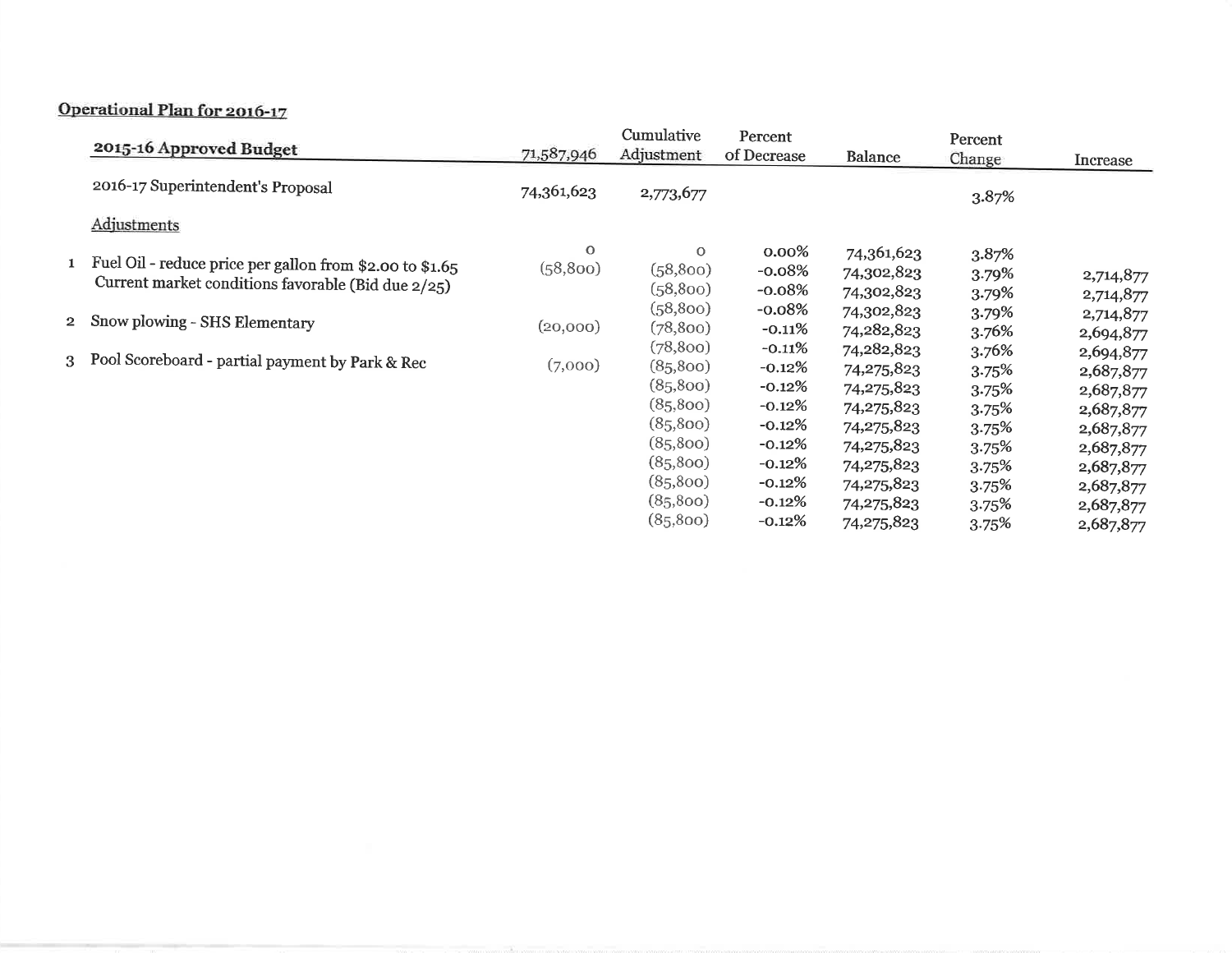**Board of Education District Facilities Committee** January 2016

The Board of Education Charges the Superintendent to create a District Facilities Committee to research the use of School Facilities in light of Projected Enrollment Changes in Newtown.

The Board of Education asks the District Facilities Committee to produce a report back to the Board of Education by July 1, 2016, on the following facilities configurations:

- 1. No change in number of Facilities used by the District from the 2016-2017 school year to the end of the Enrollment Studyshould include potential District use and/or partial Town use
- 2. Return of the Middle School Facility to the Town at some point after the end of the 2016-2017 school year
- 3. Return of an Elementary School Facility to the Town at some point after the end of the 2016-2017 school year

The Board of Education asks the District Facilities Committee to include the following details in the report:

- 1. Long term predictions about enrollment, classroom use and reconfiguration including use beyond Newtown enrollment in each case
- 2. Cost/savings to district and what happens to costs if they are moved to town in each case
- 3. Outline of why numbers from peak enrollment are not comparable to numbers now (full day kindergarten, SHS has fewer classrooms, RW libraries, computerized testing)
- 4. Details from 2015 District Facilities study

The District Facilities Committee will be run by the Superintendent and should include members of the district staff chosen by the Superintendent along with a representative from the Board of Education and a representative from the community.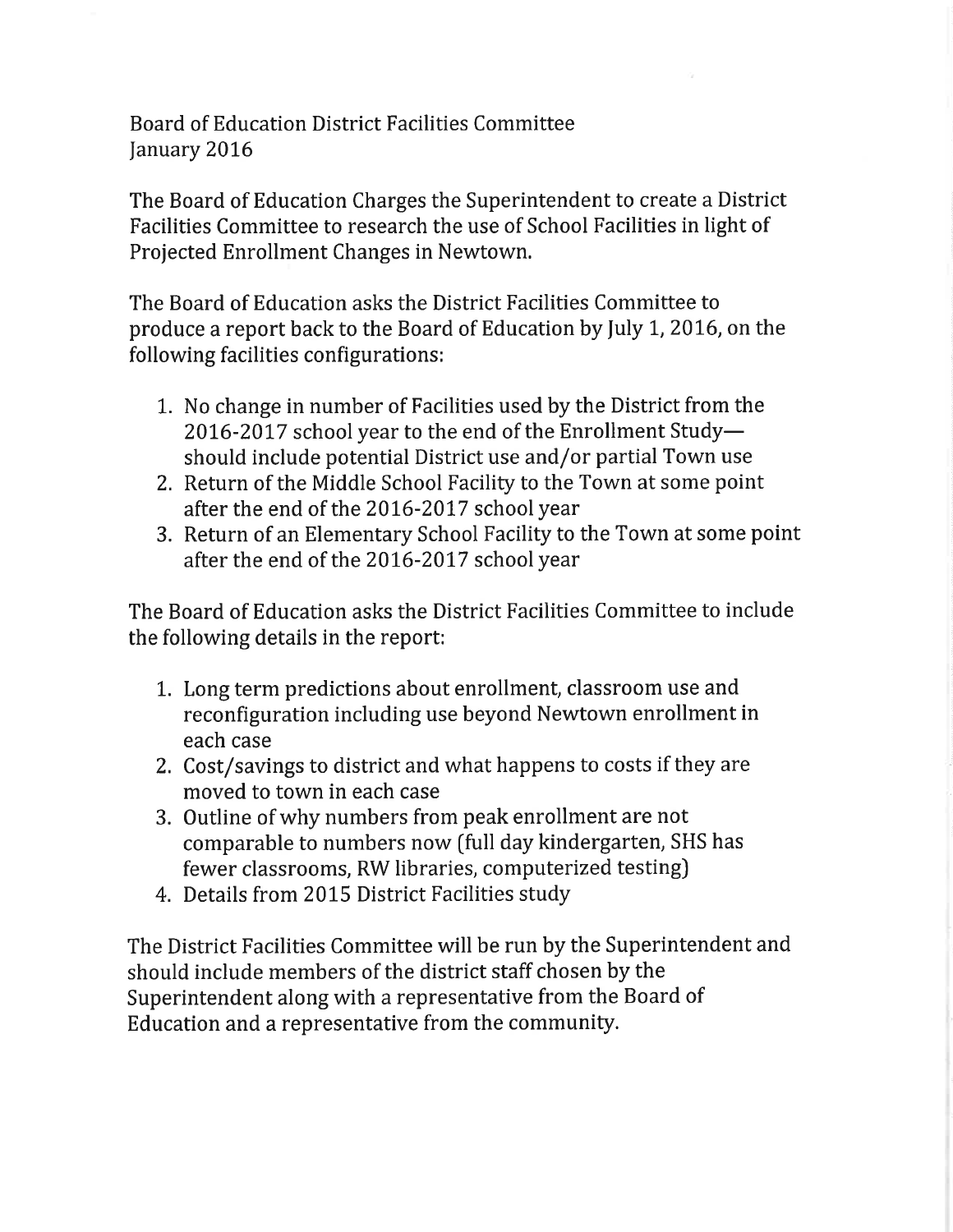## **New ProgramApplication**

**NEWTOWN PUBLIC SCHOOLS** 

What will the program be called? Give a brief description of the program:

### Video Game Design (I & II)

In this course, students will learn the principles of video game design and explore how to market video games through a study of the business side of the industry. Students will initially be exposed to the video game industry and ultimately conduct a research project that allows them to explore the history, current profile, and future outlook of a well-known company. Students will learn how video game companies have been successful over time, the factors leading to their success, and the future of this growing industry. Students will be working collaboratively to design video games of their own and test the usability and marketability across an audience of consumers. Effective game design requires students to develop critical and creative thinking as well as analytical and evaluative skills in order to solve problems and develop innovative solutions. The students will apply innovative thinking and technology skills to convey ideas through sound, music, animation, and computer graphics.

Video Game Design I will be offered in the fall semester as an introduction to video game design and the software program. Video Game Design II will be taught in the spring semester and run with a business model in place. The class will be broken into "companies" where students will work to design, build, and release two video games for the semester. Students will submit their games to the National STEM (Science, Technology, Engineering, and Math) Video Game Challenge, an educational competition with other high schools from across the country. This is a free program offered in conjunction with the National Education Association and other organizations. Both courses will add to our existing course offerings in the business department and and also give students opportunities to explore career-oriented vocations and 21st Century Skills in the area of STEM. The course will be open to all students, including students who are participate in NHS Digital Academy of Arts and Sciences courses.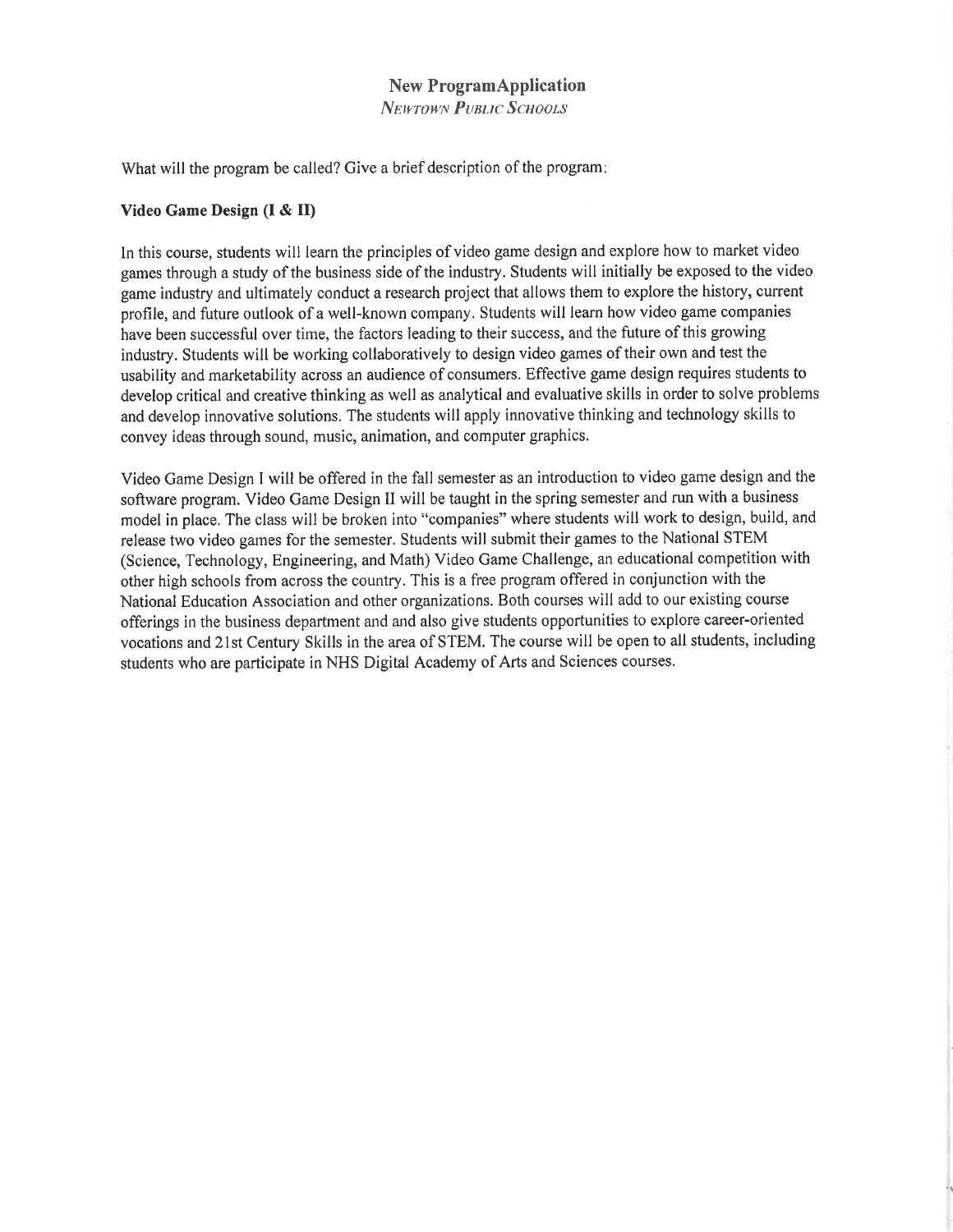Answer the following questions:

## Planning

#### What is the documented need for the program/pilot or research project?  $\mathbf{1}$ .

- This course aligns with the following state Business and Finance Education Frameworks- $\bullet$ Computer Information Systems: Content Standard 8: Programming and Application Development. Demonstrate the Ability to Code. Content Standard 6: Digital Media. Use and Create Digital Media. Content Standard 5: Applications. Use Emerging Applications Appropriate for Specific Tasks.
- This course also aligns with the following Common Core Standards: Comprehension and  $\bullet$ Collaboration: CCSS.ELA-LITERACY.SL.9-10.1B Work with peers to set rules for collegial discussions and decision-making (e.g., informal consensus, taking votes on key issues, presentation of alternate views), clear goals and deadlines, and individual roles as needed. CCSS.ELA-LITERACY.SL.9-10.2 Integrate multiple sources of information presented in diverse media or formats (e.g., visually, quantitatively, or orally) evaluating the credibility and accuracy of each source. Presentation of Knowledge and Ideas: CCSS.ELA-LITERACY.SL.9-10.4 Present information, findings, and supporting evidence clearly, concisely, and logically such that listeners can follow the line of reasoning and the organization, development, substance, and style are appropriate to purpose, audience, and task. CCSS.ELA-LITERACY.SL.9-10.5 Make strategic use of digital media (e.g., textual, graphical, audio, visual, and interactive elements) in presentations to enhance understanding of findings, reasoning, and evidence and to add interest.
- The following districts from our DRG are listed and the course(s) they are currently offering;  $\bullet$ Avon-Computer Modeling for Gaming 1-3, Cheshire-Game Design and Development, Fairfield-Computer Game Design and Programming, Greenwich-3D Computer Graphics and Virtual Reality Systems, 3D Game Making-Honors, Guilford-Video Game and Application Design, Madison- Video Game Design, Monroe- Video Game Design I and II, South Windsor- Video Game Design and Computer Programming, Region 15- Programming for Game Design.
- Video Games Design will fill a need for many of our students. Not all students participate in  $\bullet$ activities at Newtown High School (NHS), often because the offerings may not interest them. Adding a course in Video Game Design will reach those students who are interested in STEM fields of study and provide a place where their ideas will be honored and appreciated.

### What research is available about the effectiveness of this program/pilot or research  $2.$ project?

According to Eric Klopfer, Massachusetts Institute of Technology Associate Professor and Director of the MIT Scheller Teacher Education Program, "Video games challenge players with difficult problems and motivate the players to solve problems. Traditional learning has provided superficial learning through text books. Games are best at teaching a deeper level of learning" (from the article "Can Video Games Reshape STEM Education? in the American Society of Mechanical Engineers"). The growing trend across the country is for schools to embrace STEM courses and academics that tackle this non-traditional approach to learning. Video Game Design aligns with this model of delivering a problem-solving based education to students in the classroom.

In an article from Hartford Business titled "On the Rise in Connecticut Video Gaming Education," Professor Greg Garvey at Quinnipiac University and director of their game design program, says, "Effective game design requires critical thinking, analysis, innovation, as well as in-depth research into a subject/content area, breaking down a concept into game mechanics, knowledge of numeric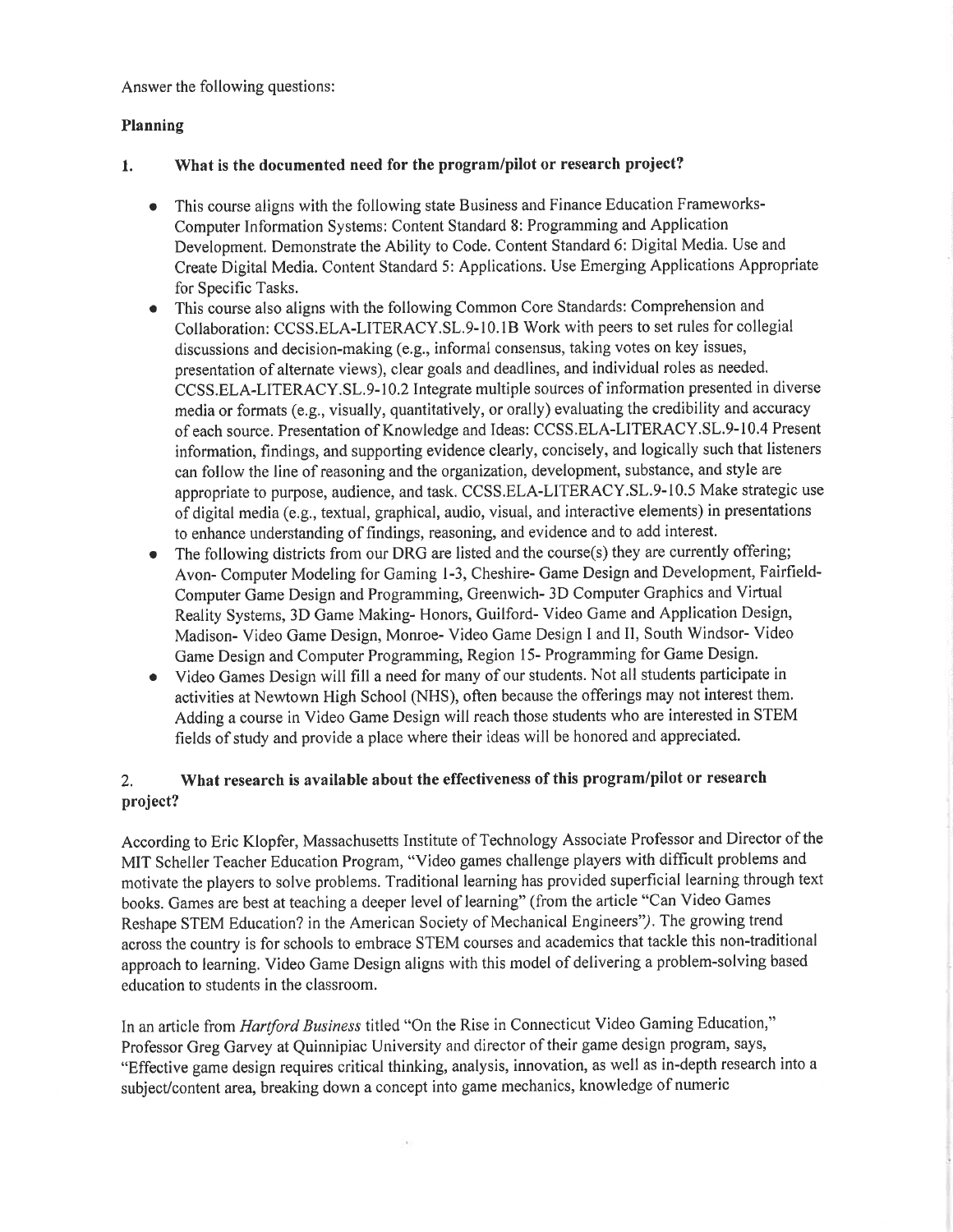representation, an understanding of psychology and perception, an appreciation of demographics and sociology, knowledge of sound, music, animation, computer graphics, digital video and music and above all systems, thinking." This outlines the fundamental components in a video game design course. Beyond the direct links to the Common Core State Standards and Connecticut State Department of Education Standards, Video Game Design provides an ultimate synthesis of 21st Century Skills.

How does the program/pilot align with the core beliefs of the Newtown Public Schools?  $3.$ This proposal supports the quality goal of developing intellectually curious learners which is in keeping with our Core Values and Beliefs. Students will be able to work independently and collaboratively to design and build games. The nature of the course is centered around the idea of a student-driven curriculum. Students will have the opportunity to complete both the Spoken Communication and Problem Solving Graduation Standards in class.

Students will experience how critical thinking, problem-solving, and decision-making impact their project development and will be able to connect that experience with what is being learned and reinforced in the classroom.

Finally, this program taps into basic human needs by providing students with the tools and opportunities to be creative, competent, and independent in a real world setting. Not only will this curriculum connect real world practice with classroom learning, it will provide students with a framework to use their creative abilities in the technological marketplace.

### Who have you communicated with about the program/pilot or research project and what 4. are the responses? (Ex. Building leadership team, department chair)

Information about the proposed course was communicated to the B.E.A.T.(Business, Entrepreneurship, and Applied Technology) Department Chair, Erik Holst-Grubbe, Principal, Dr. Lorrie Rodrigue, and the Newtown High School leadership team. The response has been overwhelmingly positive. The complex concepts taught in this course will not only complement math courses, such as JAVA and Advanced Placement Computer Science, but will further extend skills in a highly technical and innovative field.

### Was the program/pilot or research project critiqued by a curriculum committee? What 5. were their comments?

The Assistant Superintendent, the Department Chair of B.E.A.T., and a teacher met to discuss the proposal of the course and feedback was given. Some of the areas that have been revised are the direct link to Common Core State Standards, CT Business Learning Standards, and Newtown High School Graduation Standards. Connections and relationships to other courses currently being offered at NHS (such as JAVA, Advanced Placement Computer Science, and App. Inventor) have also been examined. Instructional technology components and potential risks were also discussed. The software needed to run the course is available in a free download version and is not web-based, so there is no spam or third party involvement. Finally, the computers in the NHS labs are adequate to handle the software.

The proposal of this course has been tentatively scheduled for the January 7 meeting agenda of the Curriculum and Instruction Subcommittee and the January 19 meeting agenda of the Board of Education.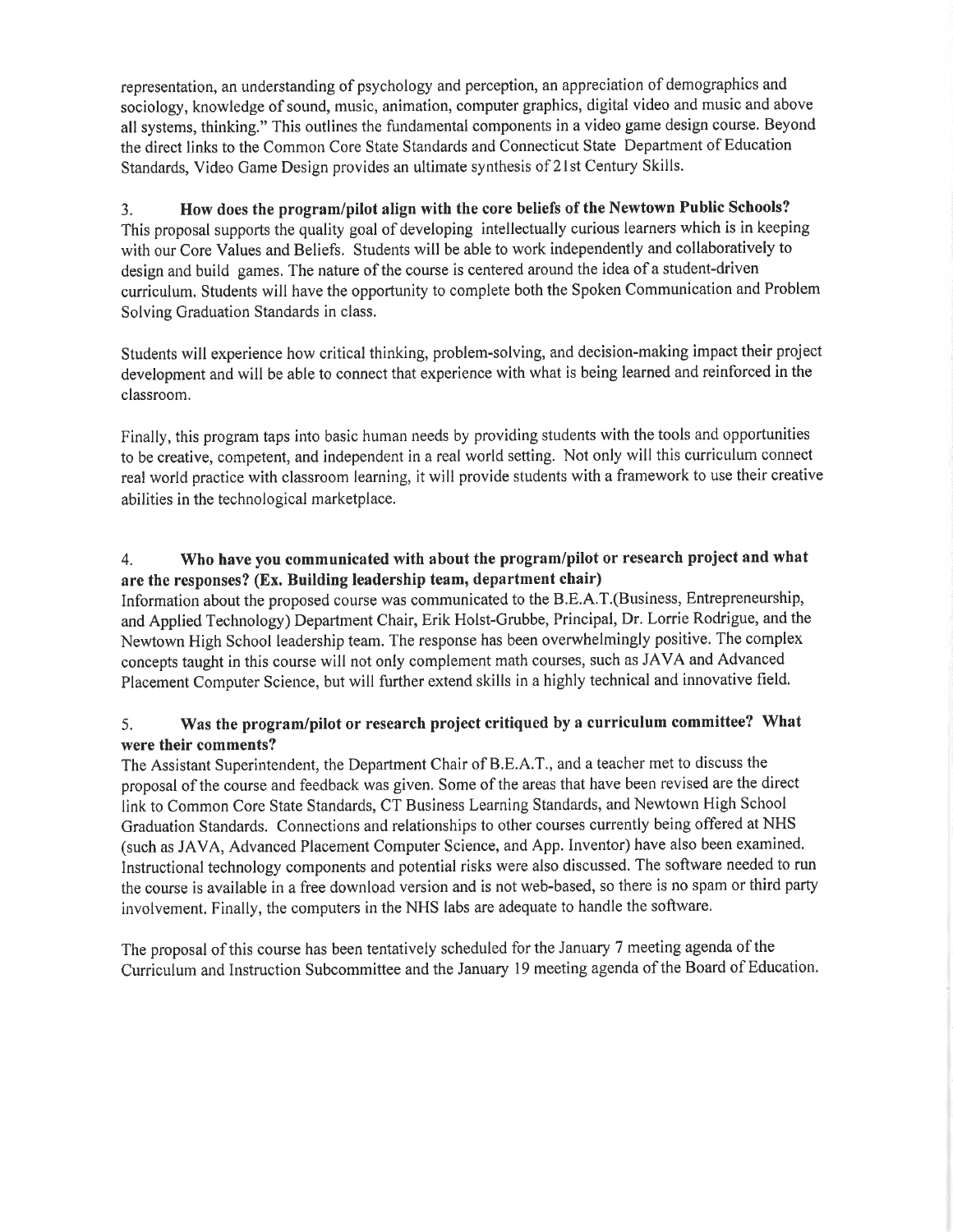### 6. Which staff and students will participate in the first year of the program/pilot or research project? How will they be selected?

A current business teacher will teach the course, and students will self-select to enroll. This course will be open to all 9-12th grade students as a .5 elective (per semester) in the B.E.A.T. department, including students who have been a part of the Digital Academy sequence of STEM courses. Students will register for this course during the regular course selection process. There is no prerequisite for the course, but it is complementary to Honors JAVA, App Inventor, music technology, and AP Computer Science.

#### $7.$ What are the staffing implications?

Based on current course offerings and existing section numbers, we are able to offer this course with no implication on staffing. Personal Financial Literacy is a mandated graduation requirement. Since Financial Management contains a substantial amount of overlap with the Personal Financial Literacy curriculum, it will be removed from the B.E.A.T. offerings. This will allow a current business teacher to assume one to two sections of the new Video Game Design course.

8. Do you anticipate that this will become a mandated program/pilot or research project? This will not become a mandated program or course. It will remain an elective offering in the B.E.A.T. Department.

### 9. When and how will the initial start-up curriculum be written prior to initiation of the program/pilot or research project?

Curriculum for this course will be written in June following the completion of the 2015-16 school year. The staff member who is planning to teach the course has taught a similar Video Game Design course in another district and has access to resources that are readily adaptable. Resources from the Digital Arts and Sciences Academy are also available to teachers as well.

#### $10.$ What is the plan for pre implementation training and follow-up training?

Only one teacher is needed in this process and it will take ten hours to complete. The majority of the resources, tools, and assignments, along with model student work, have been gathered in advance. Ten paid hours will be required to post curriculum to put this information into Rubicon Atlas and adjusted to fit the concept-based curriculum model.

## Pre implementation

The staff member who plans on teaching the course attended a Fairfield University seminar sponsored by Google in the summer of 2012. This 3-day course, taught by college professors and high school teachers, focused on best practices in curriculum and how to effectively implement a game design course at the high school level.

## Follow-up training

The user manual is laid out in an easy-to-follow, student-friendly manner. Staff members have reviewed this manual to stay current with the software. During the remainder of this school year, the staff will continue to explore Game Maker and evaluate components of the premium versions for possible use in the future. Game Maker offers a strong balance of graphical and textual coding for students to master, and provides the ability to learn how to edit images and develop story lines for characters.